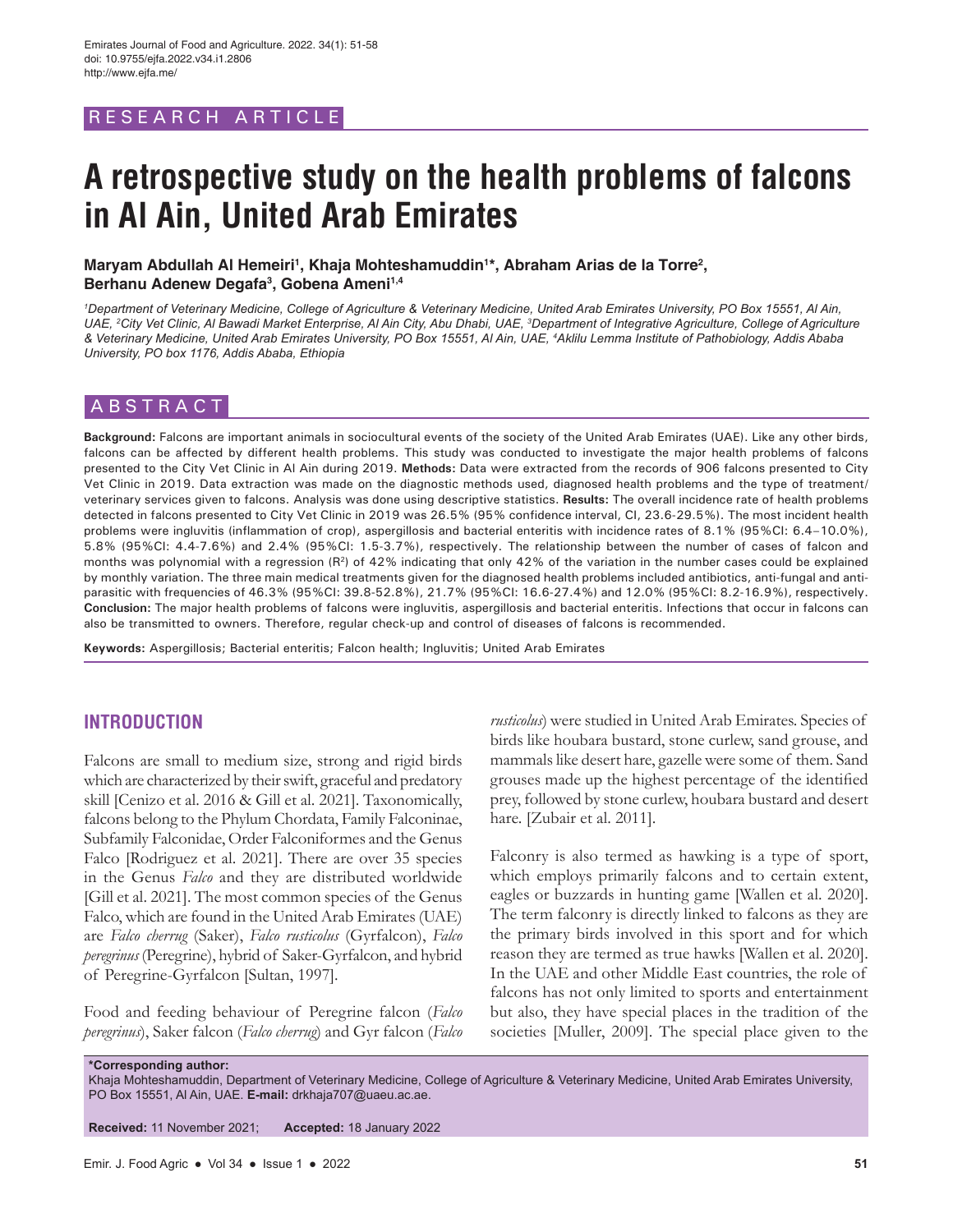falcons by the Emirati people and other people of the Middle East originated from the historical relationship between the Bedouins and the falcons [Muller et al. 2009 & Townscend, 2015]. Bedouins are Arabic-speaking nomadic peoples of the Middle Eastern deserts, especially of North Africa, the Arabian Peninsula, Egypt, Israel, Iraq, Syria, and Jordan in the past [Lotha, 2019]. Bedouins were living in the desert under harsh environment and thus, they used to trap wild falcons passing over the sky the of UAE and the Arabian Peninsula on the migratory route from Europe to Africa and train them for two weeks and used for hunting migratory birds [Townscend, 2015]. The preys that were hunted by falcons and cooked as meals for Bedouins families [Townscend, 2015]. Therefore, falconry was a matter of necessity for Bedouins to survive under harsh conditions in the desert, which lead the Emirati people to have a different view for falcons in which they do not regard falcons as only sport animals like the European but also consider them as the integral part of their families [Sultan, 1997]. The Emirati people do not value falcons in terms of money; but rather they value them in the same way they value their sons and daughters, and as a result, falcons are living in a well-ventilated and furnished rooms, have their own places in their owners' cars and even in offices [Muller, 2009]. Falconry is a traditional sport, attracts the leaders and the ordinary people. The new generations of the Emirati people have inherited falconry from their ancestors and hence falconry is considered as the most common tradition of the UAE people [Sultan, 1997]. Reports show that training of falcons for the legendary sport costs a huge amount of money and according to the author [Jacobs, 2020], in the UAE, falconers train their falcons, which can cost up to \$60,000 pet a bird, to race at hundreds of miles an hour in the President's Cup, a national competition in which the fastest falcons can win up to \$7 million in prizes.

Falcons like any other birds can be affected by different health problems. Falcons can be infected by bacterial infections such as salmonellosis and parasitic diseases such as trichomoniasis and coccidiosis [Sultan, 1997 & Mass, 2021]. Besides, fungal infections such as aspergillosis and viral diseases including avian pox can affect falcons and result in morbidities and mortalities [Krone et al, 2004]. Moreover, falcons can be infested by external parasites including mites and lice [Mass, 2021].

Naldo & Samour (2004) screened clinical records of 3376 falcons in Saudi Arabia and reported their findings on the different health problems. The most common causes of morbidity were infectious diseases, traumatic injuries, toxicosis, and metabolic or nutritional diseases. The most common causes of mortality were bacterial and fungal diseases, bumblefoot, collision-type injuries, injuries inflicted by other birds, lead and ammonium chloride toxicosis, gout, sour crop, and low body condition.

Therefore, the prevailing socio-cultural situations of the UAE require adequate maintenance of the health of the falcons for two reasons; firstly, falcons are precious animals for the Emirate people and hence, they should be kept healthy and safe, and secondly, because of the strong physical contact between falcons and their owners, there could be a chance of transmission of zoonotic diseases from falcons to their owners, which necessities strict maintenance of the health of falcons. To this effect, generation of epidemiological data on the diseases that affect falcons in UAE is important as it provides evidence to the control authorities and to the owners for appropriate actions. The present study was conducted with an objective to identify major health problems of falcons that were presented to City Vet Clinic in Al Ain, UAE in 2019.

## **MATERIALS AND METHODS**

#### **Study setting**

The study was conducted at City Vet Clinic, which is located in Al Ain, the United Arab Emirate. The Clinic is situated in the Al Bawadi District of the Al Ain City and is one the Veterinary Clinics treating falcon's health problem. It is the most popular and famous clinic with a large number of clientele base with regard to falcons. It also deals with the health problems of other exotic species and small animals. The Clinic is well equipped with advanced diagnostic tools. Furthermore, the Veterinary Clinicians working in the City Vet Clinic are highly skilled and well experienced in Falcon Medicine.

#### **Study design and data collection**

The design of this study was a cross-sectional in which retrospective longitudinally recorded data of health problems of falcons were extracted from City Vet Clinic records and analyzed. The City Vet Clinic was first approached and the plan of the study was explained to the Senior Vet Clinician and owner of the Clinic. The Head of the Clinic welcomed the plan and permitted the investigator to use the computerized health data of falcons. The health data of 906 falcon were extracted from the Microsoft Word file of the Clinic and then the data were entered into Microsoft Excel. The extracted data included reasons for which the owners bring their falcons to the clinic, the diagnostic method used by the clinic, the detected falcon health problems, and the treatment given to falcons.

#### **Data analysis**

The data were collected from the City Vet Clinic's website and re-entered into the Microsoft Excel and then analyzed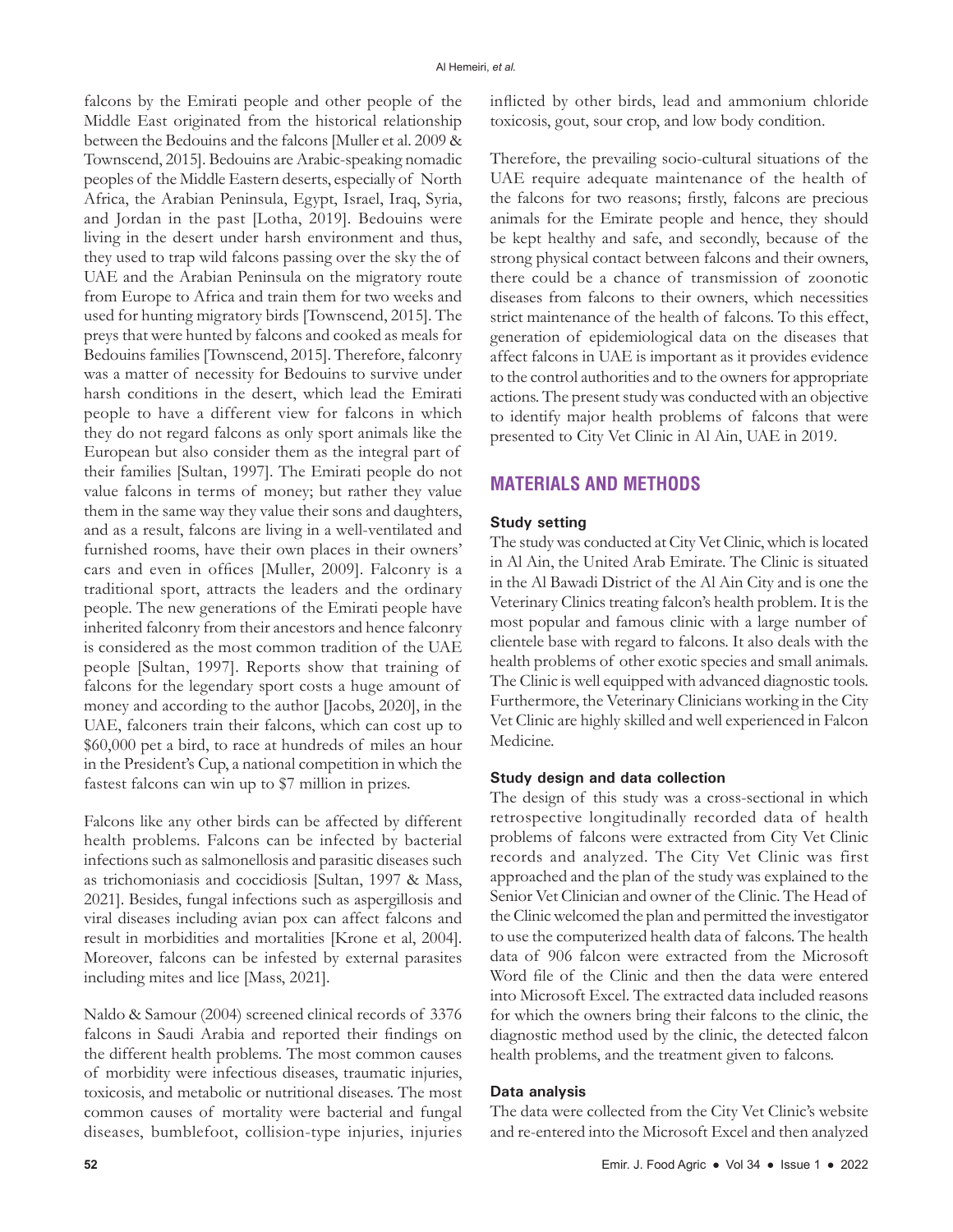using descriptive statistics. The overall incidence rate was calculated by dividing the sum of number of falcons affected by the different health problems during 2019 by the total number of falcons visited the City Vet Clinic for different purposes during the same year. The same method of calculation was used to calculate the incidence of each health problem that affected falcons in 2019. Proportions were used to show the frequencies of the different reasons for bringing falcons to the Clinic, the different methods used for the diagnosis and the different types of treatments used. Different Tables were used presenting the summaries of the different aspects of the data. The relationship between the number of cases and months of the Year was assessed using regression analysis and 95% confidence interval was calculated for the incidence rates and frequencies for the evaluation of statistical significance. Incidence rates or proportions having no overlapping confidence intervals were considered as statistically different.

# **RESULTS**

#### **Purpose of visit of falcon to the City Vet Clinic**

A total of 906 falcons visited the City Vet Clinic for various reasons (Table 1). The majority of falcons (68.9%) were brought to the Clinic for the check-up of their health conditions. Following check-up for health conditions, 11.6% and 8.6% of falcons were brought to the City Vet Clinic for tail mounting and feather fixing, respectively.

#### **Diagnostic methods at the City Vet Clinic for diagnosing falcons**

City Vet Clinic used different diagnostic methods for the diagnosis of the health problems of falcons. General clinical observation and imaging of the internal organs

**Table 1: Purposes of owners for taking their falcons to City Vet Clinic in Al Ain City**

| <b>Purpose of visiting the</b><br><b>Clinic</b> |     |      | Number Percent 95% Confidence<br>interval |
|-------------------------------------------------|-----|------|-------------------------------------------|
| Check for health condition                      | 624 | 68.9 | 65.8-71.9                                 |
| Tail mounting                                   | 108 | 11.9 | $9.9 - 14.2$                              |
| Feather fixing                                  | 79  | 8.8  | $7.0 - 10.8$                              |
| Injury of different causes                      | 19  | 2.0  | $1.3 - 3.3$                               |
| Medical certificate for                         | 15  | 1.7  | $0.9 - 2.7$                               |
| travelling                                      |     |      |                                           |
| Microchipping                                   | 13  | 1.4  | $0.8 - 2.4$                               |
| Eye problem                                     | 12  | 1.3  | $0.7 - 2.3$                               |
| Wound                                           | 9   | 1.0  | $0.5 - 1.9$                               |
| Inappetence                                     | 8   | 0.9  | $0.4 - 1.3$                               |
| Foot problem                                    | 5   | 0.6  | $0.2 - 1.3$                               |
| Lethargy                                        | 5   | 0.6  | $0.2 - 1.3$                               |
| Noisy breathing                                 | 5   | 0.6  | $0.2 - 1.3$                               |
| <b>Skin lesion</b>                              | 2   | 0.2  | $0.0 - 0.8$                               |
| Bloody diarrhea                                 | 2   | 0.2  | $0.0 - 0.8$                               |
| <b>Total</b>                                    | 906 | 100  |                                           |

were used. In most of the cases, combinations of different diagnostic tools were applied to identify the health problems of falcons. As presented in Table 2, a combination fecal examination and crop endoscopy was the most frequently (32.5%) used diagnostic method in the diagnosis falcon health problem at the City Vet Clinic. Next to the combination of the fecal examination and crop endoscopy, general clinical examination and a combination of three tests (fecal examination, endoscopy and crop endoscopy) were most frequently used and as such 14.1% and 11.9% of falcons were examined by these methods, respectively (Table 2). Fecal examination alone, endoscopy alone, crop endoscopy alone, and X-ray alone were used in 11.8%, 9.9%, 5.4% and 3.1% of the falcons examined at the City Vet Clinic in 2019, respectively.

| Table 2: Diagnostic methods used for the detection health |
|-----------------------------------------------------------|
| problems of falcons at the City Vet Clinic, Al Ain City   |

| <b>Diagnostic methods</b>                                            | <b>Number</b>  | <b>Percent</b> | 95%               |
|----------------------------------------------------------------------|----------------|----------------|-------------------|
|                                                                      | examined       | examined       | <b>Confidence</b> |
|                                                                      |                |                | interval          |
| Joint fecal and crop<br>endoscopic examinations                      | 294            | 32.5           | 29.4-35.6         |
| General clinical<br>examination                                      | 126            | 14.1           | $11.7 - 16.3$     |
| Joint fecal, endoscopic<br>and crop endoscopic<br>examinations       | 108            | 11.9           | $9.9 - 14.2$      |
| Fecal examination alone                                              | 107            | 11.8           | $9.8 - 14.1$      |
| Endoscopy alone                                                      | 90             | 9.9            | $8.1 - 12.1$      |
| Joint endoscopic and crop<br>endoscopic examinations                 | 51             | 5.6            | $4.2 - 7.3$       |
| Crop endoscopy alone                                                 | 49             | 5.4            | $4.0 - 7.9$       |
| X-ray alone                                                          | 28             | 3.1            | $2.1 - 4.4$       |
| Joint fecal and endoscopic<br>examinations                           | 11             | 1.2            | $0.6 - 2.2$       |
| Joint fecal, crop<br>endoscopic and X-ray<br>examinations            | 9              | 1.0            | $0.5 - 1.9$       |
| Fluorescent eye stain test                                           | 8              | 0.9            | $0.4 - 1.7$       |
| Joint endoscopic and X-ray<br>examinations                           | 5              | 0.6            | $0.2 - 1.3$       |
| Joint crop endoscopic,<br>biochemistry and blood<br>tests            | 3              | 0.3            | $0.1 - 1.0$       |
| Joint fecal, endoscopic and<br>X-ray examinations                    | 3              | 0.3            | $0.1 - 1.0$       |
| Joint fecal, endoscopic,<br>crop endoscopy and X-ray<br>examinations | 3              | 0.3            | $0.1 - 1.0$       |
| Aspiration of swelling and<br>microscopic examination                | 3              | 0.3            | $0.1 - 1.0$       |
| Crop endoscopy and X-ray                                             | $\overline{2}$ | 0.2            | $0.0 - 0.8$       |
| Fecal examination and<br>X-ray                                       | 2              | 0.2            | $0.0 - 0.8$       |
| Joint endoscopic and<br>fluorescent eye stain tests                  | $\overline{2}$ | 0.2            | $0.0 - 0.8$       |
| Joint endoscopic and<br>biochemistry tests                           | $\overline{2}$ | 0.2            | $0.0 - 0.8$       |
| <b>Total</b>                                                         | 906            | 100            |                   |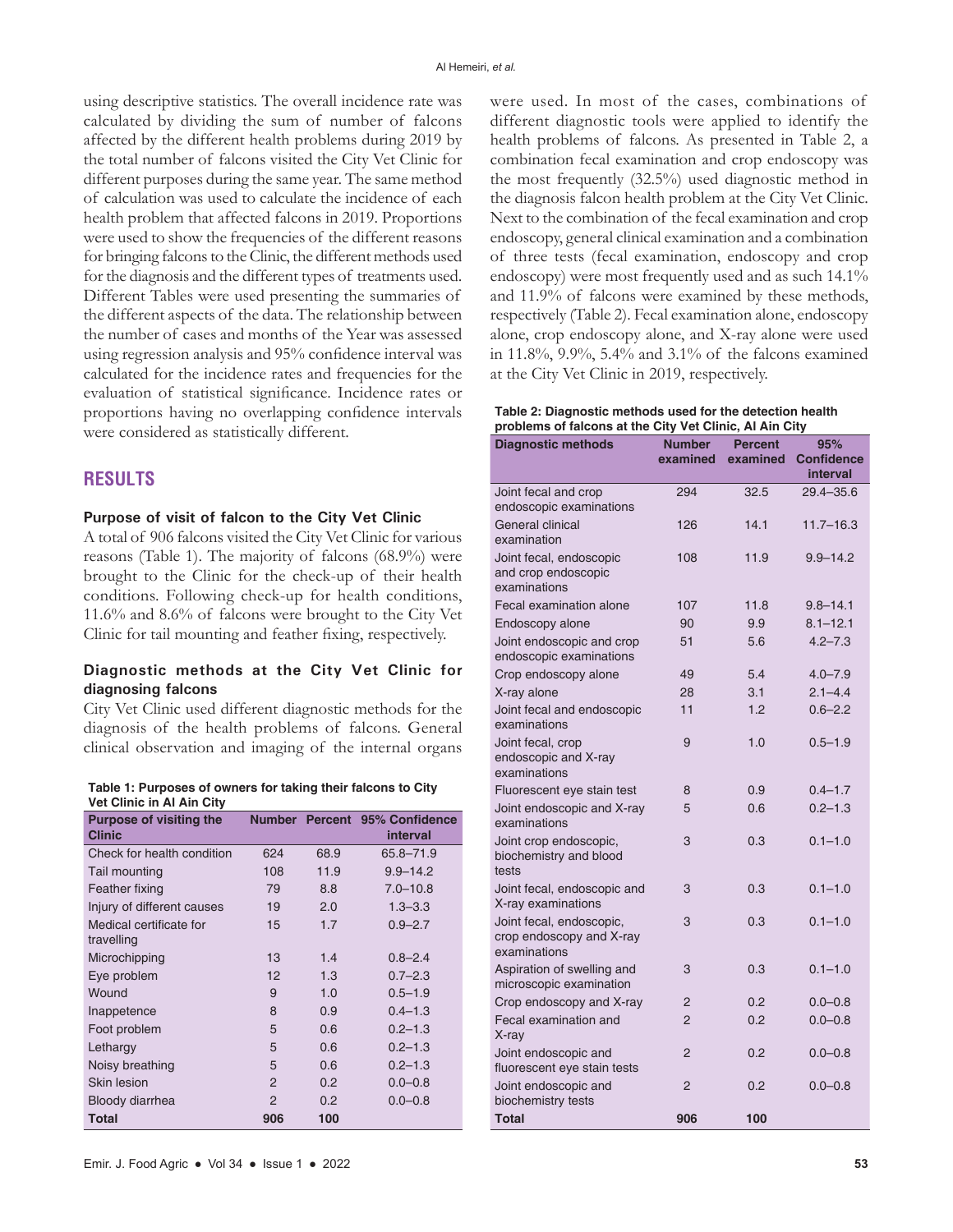#### **Incidence of the different health problems of falcons treated at City Vet Clinic**

The overall incidence of the different health problems of falcons identified by the City Vet clinic in 906 falcons visited the clinic during 2019 was 26.5% (95% confidence interval, CI, 23.6, 29.5%). Ingluvitis, inflammation of the crop, was the most frequently occurring health problem in falcons visited City Vet Clinic in 2019 with incidence rate of 8.1% (95% CI, 6.4, 10.0%). Next to Ingluvitis,

| Table 3: Incidence of the major health problems of 906        |
|---------------------------------------------------------------|
| falcons diagnosed at the City Vet Clinic, Al Ain City in 2019 |

| <b>Health problem</b>                                         | <b>Number</b><br>affected | Incidence of the<br>health problem | 95%<br><b>Confidence</b><br>interval |
|---------------------------------------------------------------|---------------------------|------------------------------------|--------------------------------------|
| Ingluvitis, alone or with<br>co-morbidities                   | 73                        | 8.1%                               | $6.4 - 10.0$                         |
| Aspergillosis alone or<br>with co-morbidities                 | 53                        | 5.8%                               | $4.4 - 7.6$                          |
| Coccidiosis alone or<br>with co-morbidities                   | 15                        | 1.7%                               | $0.9 - 2.7$                          |
| <b>Bacterial enteritis</b><br>alone or with<br>co-morbidities | 22                        | 2.4%                               | $1.5 - 3.7$                          |
| Eye abnormalities<br>(ocular ulcer,<br>inflammation)          | 12                        | 1.3%                               | $0.7 - 2.3$                          |
| <b>Strigea</b>                                                | 8                         | 0.9%                               | $0.4 - 1.7$                          |
| Tapeworm                                                      | 6                         | 0.7%                               | $0.2 - 1.4$                          |
| Injury to different body<br>parties                           | 12                        | 1.3%                               | $0.7 - 2.3$                          |
| Wound                                                         | 9                         | 1.0%                               | $0.5 - 1.9$                          |
| Inflammation of the<br>air sac                                | $\overline{7}$            | 0.8%                               | $0.3 - 1.6$                          |
| Severe dehydration                                            | 6                         | 0.7%                               | $0.2 - 1.4$                          |
| Foot problems                                                 | 5                         | 0.6%                               | $0.2 - 1.3$                          |
| Congestion of lungs                                           | $\overline{4}$            | 0.4%                               | $0.1 - 1.1$                          |
| Trichomoniasis                                                | $\overline{4}$            | 0.4%                               | $0.1 - 1.1$                          |
| Skin lesion                                                   | $\overline{2}$            | 0.2%                               | $0.0 - 0.8$                          |
| Fat deposit on the liver                                      | 2                         | 0.2%                               | $0.0 - 0.8$                          |
| Total                                                         | 240                       | 26.5%                              | $23.6 - 29.5$                        |

aspergillosis was the second most frequent incident disease that affected Falcons treated at City Vet Clinic in 2019 and the incidence of aspergillosis was 5.8% (95% CI, 4.4, 7.6%) (Table 3). Bacterial enteritis was the 3rd most incident health problem of Falcons visiting the City Vet Clinic in 2019 and its incidence was 2.4% (95% CI, 1.5, 3.7%).

## **Number of falcons visited City Vet Clinic during each Month of 2019**

The number of falcons visited City Vet Clinic during the 12 months of 2019 is depicted in Figure 1. The relationship between the number of the cases and the months was not linear; but it was rather polynomial. Quadratic curve was able to fit the data better than the linear line and the value of polynomial regression  $(R^2)$  was  $42\%$  (equation of curve:  $y = 3.1933x^{2} - 38.541x + 153.05$ , which implied that only 42% of the variation in number of monthly cases was explained by monthly variations. As it can be seen from Figure 1, the number of cases visited the Clinic during January was high and thereafter the number of cases started to decrease and reached the lowest level in April and stayed low until August when it started to rise and stayed high from August to December.

The relationship between the number of the cases and the months was not linear; but it was rather polynomial and the value of polynomial regression  $(R<sup>2</sup>)$  was  $42\%$ , which implied that only 42% of the variation in number of cases was explained by months of the Year.

## **Types of treatment given to falcons with different health problems**

The different types treatment used to treat falcons at the City Vet Clinic are presented in Table 4. Antibiotics were used for the treatment of 46.3% (95% CI: 39.8, 52.8%) of the total cases. Next to antibiotics, antifungal drugs were the second most commonly used drugs and used for the treatment of 21.7% (95% CI: 16.6, 27.4%).



**Fig 1.** Number of different cases of falcon visited City Vet Clinic in Al Ain in 2019.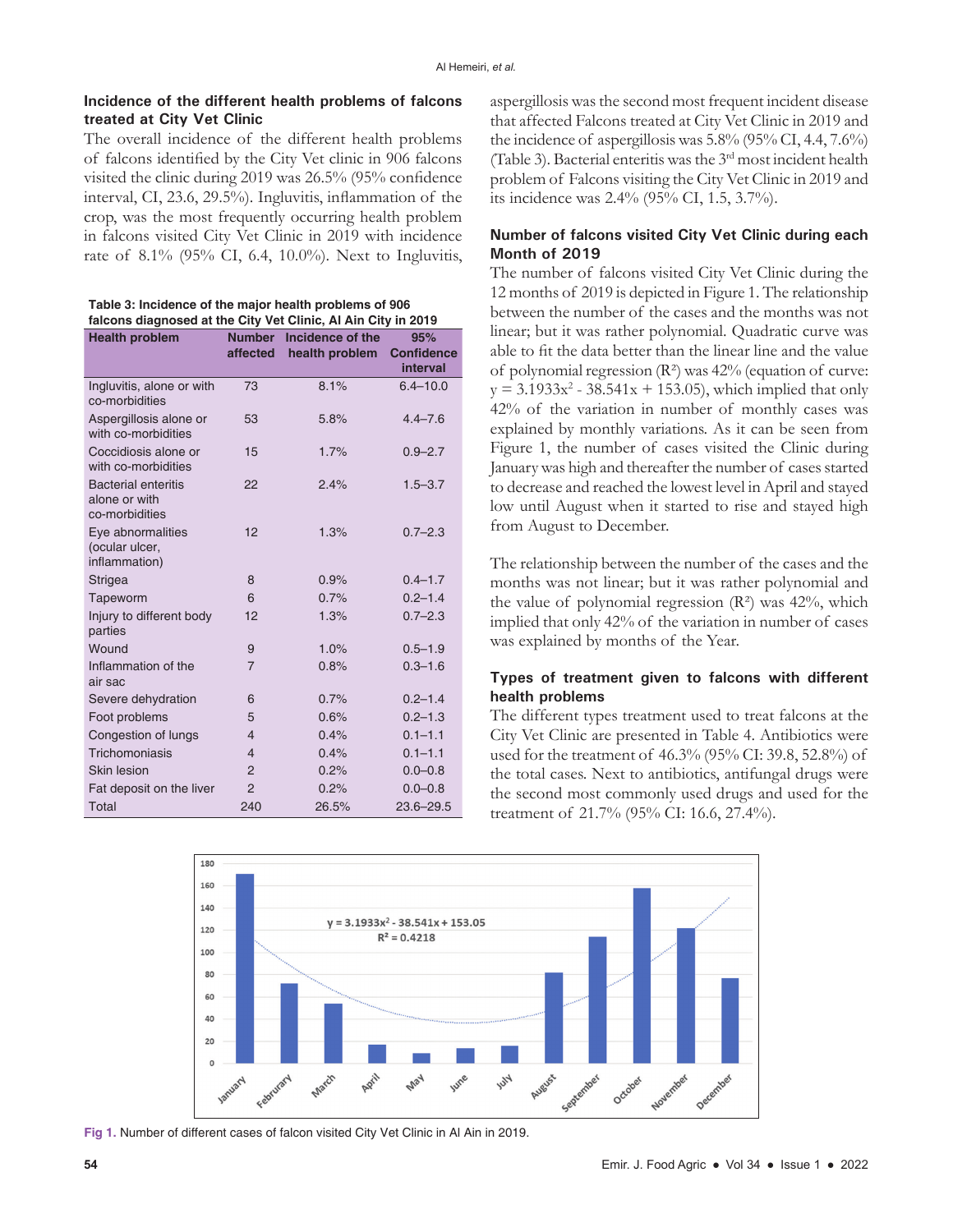**Table 4: Types of treatments given to 240 falcons with health by the City Vet Clinic in 2019** 

| <b>Type of treatment</b>            | <b>Number</b><br>treated | Percent (%)<br>treated | 95% Confidence<br>interval |
|-------------------------------------|--------------------------|------------------------|----------------------------|
| Antibiotics                         | 111                      | 46.3                   | $39.8 - 52.8$              |
| Anti-fungal drugs                   | 52                       | 21.7                   | $16.6 - 27.4$              |
| Anthelminthic and<br>anti-coccidian | 29                       | 12.0                   | $8.2 - 16.9$               |
| Treatment of injuries<br>and wounds | 26                       | 10.8                   | $7.2 - 15.4$               |
| Eye ointment                        | 12                       | 5.0                    | $2.6 - 8.6$                |
| Euthanasia                          | 6                        | 2.5                    | $0.9 - 5.4$                |
| Not treated                         | $\overline{4}$           | 1.7                    | $0.5 - 4.2$                |
| Total                               | 240                      | 100.0%                 |                            |

**Table 5: Other treatments and health related services that were given to falcons (N=906) by the City Vet Clinic in Al Ain City in 2019**

| <b>Type of treatment</b> | Number of<br>falcons | <b>Percent</b><br>treated | 95% Confidence<br>interval |
|--------------------------|----------------------|---------------------------|----------------------------|
| Rehydration              | 121                  | 13.4%                     | $11.2 - 15.8$              |
| Tail mounting            | 108                  | 11.9%                     | $9.9 - 14.2$               |
| Feather fixing           | 79                   | 8.7%                      | $7.0 - 10.8$               |
| Nail/beak trimming       | 37                   | 4.1%                      | $2.9 - 5.6$                |
| Nasal flushing           | 36                   | 4.0%                      | $2.8 - 5.5$                |
| Vitamins                 | 19                   | 2.1%                      | $1.3 - 3.3$                |
| Microchipping            | 13                   | 1.4%                      | $0.8 - 2.4$                |
| Total                    | 413                  | 45.6%                     | 42.31-48.89                |

The other types of treatments and services provided to falcons at the City Vet Clinic are presented in Table 5. These include supportive treatments such as rehydration and administration of vitamins. Over 13% of the total falcon were rehydrated while tail mounting and feather fixing were done for 11. 9% (95%CI: 9.9, 14.2%) and 8.7% (95% CI: 7.0, 10.8%), respectively.

#### **DISCUSSION**

The present study was conducted on the health problems of falcons treated at the City Vet Clinic in Al Ain, UAE in 2019. Computerized case record of the Clinic was used for the data extraction for 906 falcons regarding the purpose of visit to the clinic, the diagnosis method used, the health and related problem diagnosed, the type of treatment and other services given to these falcons.

The result indicated that the majority of falcons (68.9%) were brought to the Clinic for the checkup of their health conditions. Health checkup is considered as important procedure by the falconers and each falcon is expected to visit a hospital or a clinic twice a year for checkup [Muller, 2009]. In 2004, pre-purchase health checkup has been introduced by the Abu Dhabi Falcon Hospital and as a result, falconers consider health checkup as part of the purchasing procedure [Muller, 2009]. For the purpose of health checkup, combinations of different diagnostic tests were used in order to identify any health problem affecting falcons. The most widely used diagnostic methods were fecal and crop endoscopic examinations. Crop endoscopic examination is restricted to the examination of the crop, which is exposed to infections since it stores feed while fecal examination is used for the diagnosis of infections of the lower gastrointestinal tract. Parasitic infections including protozoan and helminth parasites and bacterial infections were diagnosed by fecal examination. In addition to crop endoscopy, endoscopic examination of the internal organs, X-ray, biochemistry and blood tests were used for the health checkup and diagnosis of diseases of falcons

Following health checkup, tail mounting and feather fixing were the 2<sup>nd</sup> and 3<sup>rd</sup> most frequent reasons why falcons were brought to the City Vet Clinic. In tail mounting, a radio transmitter is fixed on the feathers of the tail of a falcon so as to monitor the movement of the falcon. Similarly, feather fixing was also another important reason why falcons visiting City Vet Clinic. Normal feathers are required for falcons to fly well and catch preys. Feathers can easily break when falcons are fighting with the prey or during landing with a high speed and hence require fixing.

From among disease conditions mainly caused by infections, ingluvitis was the most incident (8.1%) health problem that was detected in the study falcons. It was detected by the use of crop endoscopic examination and the etiologic agents were not identified. Ingluvitis can be caused by different infections and or physical damage including overfeeding (the food would stay in the crop for too long and so pathogens would grow and populate inside), dehydration and hypoglycemia, viral diseases, parasites, mycotic diseases and bacterial diseases [Zucca et al. 2008]. A study conducted in the Abu Dhabi Falcon Hospital earlier indicated that 5% of the crops of falcons were infected with *Candida* species and 1.4% were infected by *Trichomonas* [Muller at al. 2004]. The result of a similar study conducted on the clinical records of 3376 falcons in the Kingdom of Saudi Arabia indicated infectious diseases, traumatic injuries, toxicosis, and metabolic or nutritional diseases are the major health problems of falcons [naldo et al. 2004].

Next to ingluvitis, the second most incident (5.8%) health problem identified in falcons treated at the City Vet Clinic was aspergillosis or and its co-morbidities. Similar to the present observation, a study conducted in Dubai reported pathological findings associated with *Aspergillus* species in 94 clinically diseased captive falcons [Tarello, 2011]. Thus, aspergillosis is considered the most common systemic mycosis in birds and can lead to death in captive falcons [Cooper, 1985; Kunkle et al. 1998; Samour, 2000]. Aspergillosis affects the lower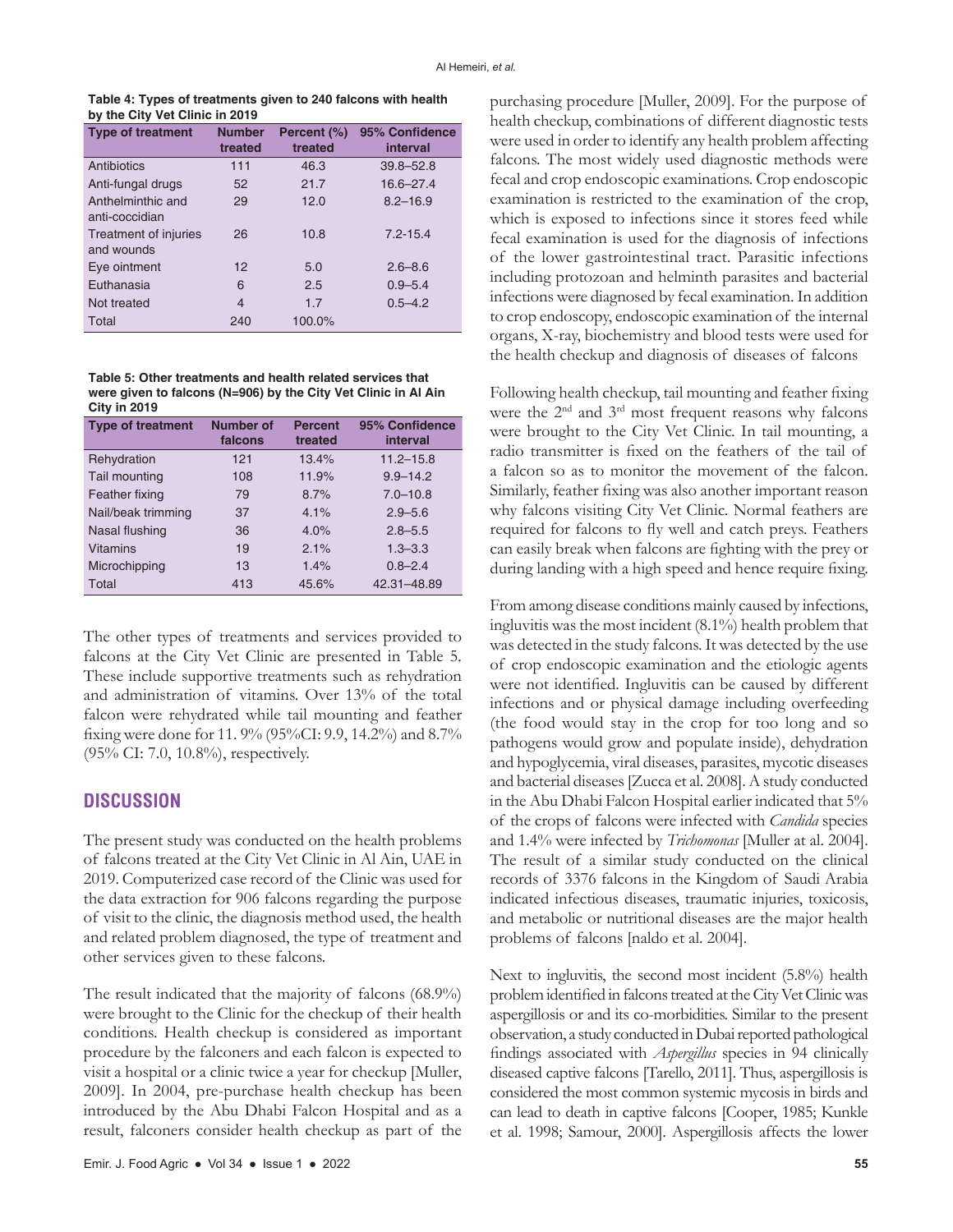respiratory tract and isolated from the air sacs of falcons [Silvanose et al. 2006]. *Aspergillus* species are widespread in the environment and become pathogenic mainly under stressful conditions such as poor ventilation, malnutrition, toxins, vaccinations, long-term use of antibiotics and corticosteroids, hot-humid climate, and stress-associated conditions, such as recent capture, training, and change of ownership [Deem, 2003; Redig, 2003; Mukaratirwa, 2006].

Bacterial enteritis was recorded as the 3<sup>rd</sup> most frequent health problem of falcons visited the City Vet Clinic in Al Ain in 2019. Bacterial enteritis is usually caused by *Escherichia coli* (E. coli) and *Salmonella* species. Earlier study indicated that among bacterial isolates, *E. coli* was isolated from 35% of 663 diseased raptors with clinical signs of septicemia or respiratory disorders while *Pseudomonas aeruginosa* was isolated from 7% of the same group of raptors [Vidal et al. 2017]. Another study indicated that the common bacterial diseases in falcons are chlamydiosis, salmonellosis, avian tuberculosis and mycoplasmosis [Zubair, 2004]. However, in the present study, bacterial identification was not performed and hence, identification of the bacteria using standard procedures is required in order to detect the bacterial species affecting falcons in Al Ain.

The incidence of infection with Coccidia was about 2% and it was in the order of the important infections. Similar to the observation of the present study, coccidiosis was reported in raptors earlier [Klaphake et al. 2005]. From among the coccidian parasites, the Genus *Caryospora* infects predatory birds and reptiles [Upton et al.1986]. According to the existing literature, least 25 species of *Caryospora* have been identified from birds worldwide [Yang et al. 2014] of which 15 have been identified from raptors [Upton et al. 1990; Alfaleh et al. 2013; McAllsiter et al. 2013]. However, in the present study, species level identification has not been made and hence a better designed and more detail study is required on coccidiosis in falcons in Al Ain and UAE.

Viral diseases have not been recorded on the case records of the Clinic. However, vaccination was administered to about 10% of the falcons visited the Clinic in 2019 against avian flu, Newcastle disease and avian pox. These three diseases are important viral diseases of birds and have also been reported in falcons. For example, Newcastle disease has been reported to be an important viral disease of falcons in the Middle East [Samour, 2014]. Besides, Avian flu, particularly the highly pathogenic avian influenza A (HPAI) virus is a major threat to the avian species and humans in the worldwide [Lierz et al. 2007]; and in 2000, H7N3 was isolated from a Peregrine falcon (*Falco peregrinus*) kept as a falconry bird in UAE [Manvell, 2000]. Additionally, during the outbreak of H7N7 in poultry in Italy, H7 subtype was isolated from a Saker falcon (*Falco cherrug*) [Magnino et al.

2000]. Similarly, experimental infection of falcons with H5N1 lead to death of infected falcons [Bertran et al. 2012]. The isolation of HPAI from falcons has a very serious public health implication as falconers have close physical contacts with their falcons. Hence, regular vaccination of falcons against Avian Influenza A should be considered priority. Similar to Avian flu and Newcastle disease, Poxviruses were also reported in species of falconidae imported to Germany from Arabian or Asian countries [Krone at al. 2004].

Helminth parasites such as *Strigea* and *Tapeworm* were detected in the feces of falcons with the incidence rates of about 1% each. These parasites can cause different problems such as anemia, weight loss, loss of appetite, diarrhea, and even death in severe cases. Therefore, regular checkup and deworming are required in order to control parasitic infections in falcons.

# **CONCLUSION**

The result of this study showed that majority of falcons visited the City Vet Clinic for health checkup following which tail mounting and feather fixing were the second and third purposes for visit to the Clinic, respectively. The identified major health problems of falcons were ingluvitis aspergillosis, bacterial enteritis, coccidiosis, injuries and eye abnormalities in decreasing frequency of occurrence. These health problems can threaten falcons and can also be transmitted to owners. Therefore, regular checkup of falcons, and control of diseases of falcons were recommended.

## **Abbreviations**

HPAI: Highly pathogenic avian influenza A virus; H7N3: Hemagglutinin 7 and Neuraminidase 3; H5N1: Hemagglutinin 5 and Neuraminidase 1; UAE: United Arab Emirates

# **ACKNOWLEDGMENTS**

The owner of the City Vet Clinic (Al Ain) is highly appreciated for giving us access to the clinic data and collaborating with us working on the data. The other staff of the Clinic are acknowledged for the support during data collection.

#### **Funding**

No funding was allocated for the study. All co-authors used their own resources in undertaking this study.

#### **Ethical approval and consent to participate**

The study was approved by the Council of the Department of Veterinary Medicine of the College of Agriculture & Veterinary Medicine of the UAE University as a Senior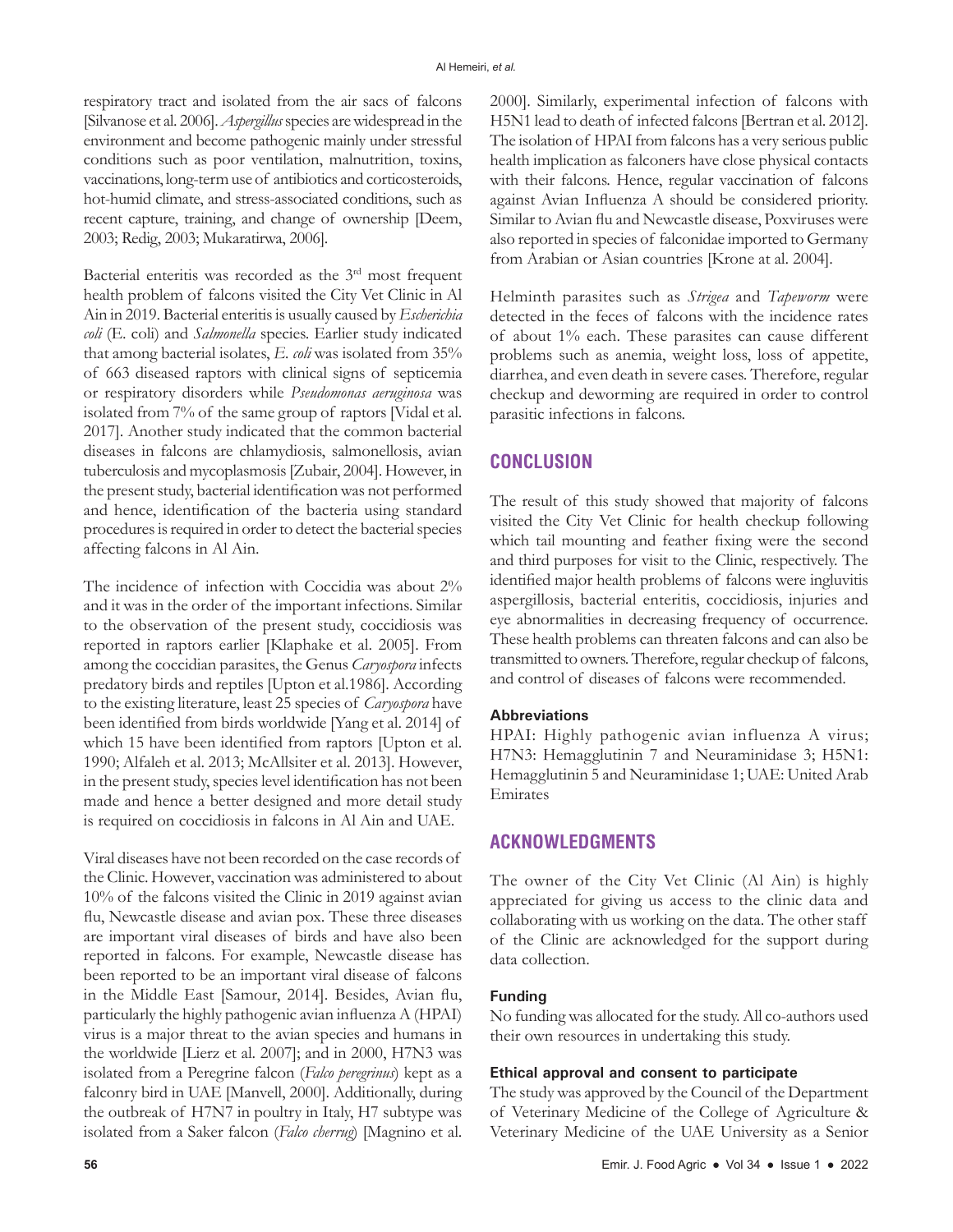student research Project of the first author. Additionally, the study obtained support from the City Vet Clinic.

#### **Competing Interests**

The authors declare that there are no competing interests

#### **Authors' contributions**

MAH performed data extraction and drafted the manuscript. AAd supported in data extraction and edited the manuscript. KM assisted in designing the study and edited the manuscript. BAD edited the manuscript. GA designed the study, analyzed the data and edited the manuscript.

# **REFERENCES**

- Alfaleh, F. A., M. s. Alyousif, Y. R. Al-Shawa and S. Al-Quraishy. 2013. Caryospora cherrughi. sp. (Apicomplexa: Eimeriidae) infecting *Falco cherrug* in Saudi Arabia. *Parasitol. Res.* 112: 971-974.
- Bertran, K, N. Busquets, F. X. Abad, J. G. de la Fuente, D. Solanes, I. Cordon, T. Costa, R. Dolz and N. Majo. 2012. Highly (H5N1) and low (H7N2) pathogenic avian influenza virus infection in falcons via nasochoanal route and ingestion of experimentally infected prey. *PLoS One.* 7: e32107.
- Cenizo, M., J. I. Noriega and M. A. Reguero. 2016. A stem falconid bird from the Lower Eocene of Antarctica and the early southern radiation of the falcons. *J. Ornithol.* 157: 885-894.
- Cooper, J. E. 1985. Veterinary Aspects of Captive Birds of Prey. 2<sup>nd</sup> ed. Standfast Press, Cherington, UK.
- Deem, S. L. 2003. Fungal diseases of birds of prey. *Vet. Clin. North Am. Exot Anim. Pract.* 6: 363-376.
- Gill, F. and L. H. Brown. 2021. Falconiform. In: Encyclopaedia Britanica, Inc. Available: https://www.britannica.com/animal/ falconiform [Last accessed on 2021 Feb 08].
- Jacobs, H. 2020. Middle-east-falcons-uae-training-2019-1. In: Business Insider. Available from: https://www.businessinsider. com [Last accessed on 2020 Jul 12].
- Klaphake, E. and J. Clancy. 2005. Raptor gastroenterology. *Vet. Clin. North Am. Exot. Anim. Pract.* 8: 307-327.
- Krone, O., S. Essbauer, G. Wibbelt, G. Isa, M. Rudolph and R. E. Gough. 2004. Avipoxvirus infection in peregrine falcons (Falco peregrinus) from a reintroduction program in Germany. *Vet. Rec.*  154: 113-114.
- Kunkle, R. A. and R. B. Rimler. 1998. Early pulmonary lesions in turkeys produced by nonviable Aspergillus fumigatus and/or Pasteurella multocida lipopolysaccharide. *Avian Dis.* 42: 770-780.
- Lierz, M., H. M. Hafez, R. Klopfleisch, D. Lüschow, C. Prusas, J. P. Teifke, M. Rudolf, C. Grund, D. Kalthoff, T. Mettenleiter, M. Beer and T. Hardert. 2007. Protection and virus shedding of falcons vaccinated against highly pathogenic avian influenza a virus (H5N1). *Emerg. Infec. Dis.* 13: 1667-1674.
- Lotha, G. 2019. Bedouin. In: Encyclopaedia Britannica, Inc. Available from: https://www.britannica.com/animal/falconiform [Last accessed on 2021 Feb 08].
- Magnino, S, M. Fabbi, A. Moreno, G. Sala, A. Lavazza, E. Ghelfi, L. Gandolfi, G. Pirovano and E. Gasperi. 2000. Avian influenza virus (H7 serotype) in a saker falcon in Italy. *Vet. Rec.* 146: 740.
- Manvell, R. J., P. McKinney, U. Wernery and K. Frost. 2000. Isolation of a highly pathogenic influenza A virus of subtype H7N3 from a peregrine falcon. *Avian Pathol.* 29: 635-637.
- Mass, A. 2021. Common Bird Parasites and Diseases. Available from: https://www.massaudubon.org/learn/nature-wildlife/birds/ common-bird-parasites-diseases [Last accessed on 2021 Feb 08].
- McAllister, C. T., D. W. Duszynski and R. D. McKown. 2013. A new species of Caryospora (Apicomplexa: Eimeriidae) from the sharp-shinned hawk, Accipiter striatus (Aves: Accipitriformes). *J. Parasitol.* 99: 490-492.
- Zubair, M., E. A. A. Shukkur, P. A. Azeez and J. Eluvathingal. 2011. Feeding behaviour of three species of Falcons in the wild in United Arab Emirates. Mill. Zool. 1: 13-19.
- Mukaratirwa, S. 2006. Outbreak of disseminated zygomycosis and concomitant pulmonary aspergillosis in breeder layer cockerels. *J. Vet. Med. B.* 53: 51-53.
- Muller, M. G. 2009. Practical Handbook of Falcon Husbandry and Medicine. Nova Publishers Inc., New York.
- Muller, M. G. and M. J. Nafeez. 2004. Pre-purchase Examinations in First Year Captivebred Falcons; Wildlife Diseases Association Conference, 11th-13th December 2004, Abu Dhabi. Compiled on CD Rom by Mwanzia, J. and P. Soorae.
- Muller, M. G., A. T. Mannil and A. George. 2009. Study on the most common bacterial infections in falcons in the United Arab Emirates. Abu Dhabi Falcon Hospital/Environmental Research and Wildlife Development Agency (ERWDA), P.O. Box 45553, Abu Dhabi, United Arab Emirates. Available from: https://www. falconhospital.com/media/1459/common-bacteria-1.pdf [Last accessed on 2021 Feb 08].
- Naldo, J. L. and J. H. Samour. 2004. Causes of morbidity and mortality in falcons in Saudi Arabia. *J. Avian Med. Surg.* 18: 229-241.
- Redig, P. 2003. In: A. Medicine and J. Samour, (Ed.)., Aspergillosis. Elsevier Science Limited, Edinburgh, Scotland, pp. 275-287.
- Rodriguez, E., J. Deubel, A. Gaur, S. Singh and D. Promeet. 2021. Falcon, Bird. In: Encyclopaedia Britannica. Available from: https://www.britannica.com/animal/falcon-bird [Last accessed on 2021 Feb 08].
- Samour, J. H. 2000. Veterinary considerations during the hunting trip. In: J. T. Lumeij, J. D. Remple, P. T. Redig, M. Lierz and J. E. Cooper (Eds.), Raptor Biomedicine III. Zoological Education Network, Lake Worth, Fla, USA, pp. 267-274.
- Samour, J. 2014. Newcastle disease in captive falcons in the Middle East: A review of clinical and pathologic findings. J. Avian Med. Surg. 28: 1-5.
- Silvanose, C. D., T. A. Bailey and A. Di Somma. 2006. Susceptibility of fungi isolated from the respiratory tract of falcons to amphotericin B, itraconazole and voriconazole. *Vet. Rec.* 159: 282-284.
- Sultan, A. U. and M. A. M. Ismail. 1997. Study on the Parasites of Falcons in the United Arab Emirates. MSc Theses 665. Available from: https://scholarworks.uaeu.ac.ae/all\_theses/665
- Tarello, W. 2011. Etiologic agents and diseases found associated with clinical aspergillosis in falcons. *Int. J. Microbiol.* 2011: 176963.
- Townsend, S. 2015. Sheikh Hamdan's Bid to Revive the Glorious Arab Sport of Falconry. In: Arabian Business. Available from: https://www.arabianbusiness.com/sheikh-hamdan-s-bid-reviveglorious-arab-sport-of-falconry-595769.html [Last accessed on 2021 Feb 08].
- Upton, S. J., T. W. Campbell, M. Weigel and R. D. McKown. 1990. The Eimeriidae (Apicomplexa) of raptors: Review of the literature and description of new species of the genera Caryospora and Eimeria. *Can. J. Zool.* 68: 1256-1265.
- Upton, S. J., W. L. Current and S. M. Barnard. 1986. A review of the genus Caryospora Leger, 1904 (Apicomplexa: Eimeriidae). *Syst. Parasitol.* 8: 3-21.